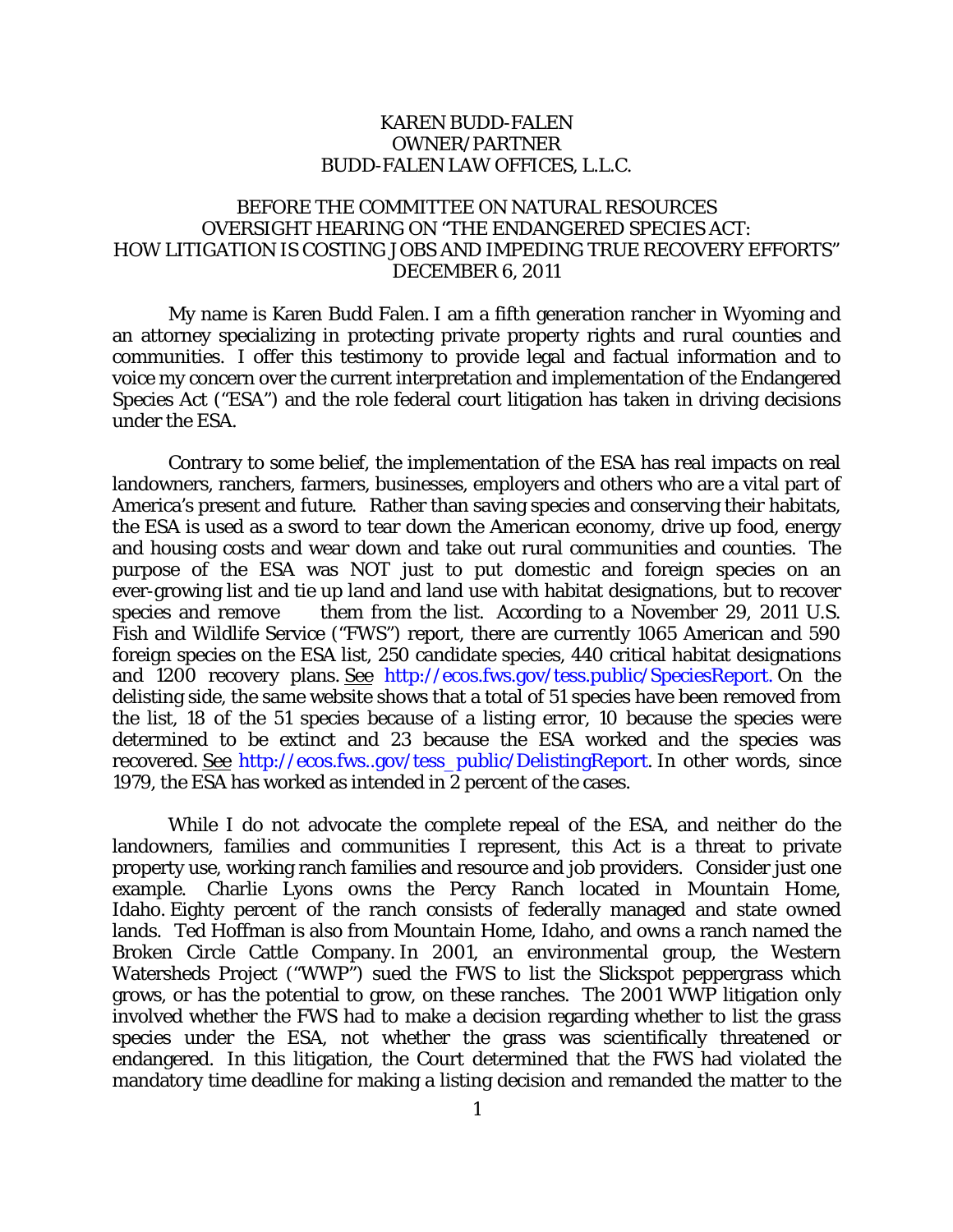FWS who ultimately decided against listing the Slickspot peppergrass. However, because the Court determined that the FWS had to make a decision regarding listing of the species, the FWS agreed to pay the WWP \$26,663 in "reimbursement" for attorneys fees and costs. See Committee for Idaho's High Desert v. Badgley, 01-cv-1641 (D.Or. 2001).

After this first round of litigation, a number of local ranchers including Lyons and Hoffman came together with the State of Idaho and created a Candidate Conservation Agreement ("CCA") which was approved by the FWS under the ESA. This was a pro-active Agreement that required certain on-the-ground measures be taken to improve the species. Also, through this Agreement, a great deal of research was dedicated to the status of the Slickspot peppergrass. In a report in 2009, the Slickspot peppergrass had the highest recorded population numbers since they started counting plants.

Following the decision of the FWS to not list the Slickspot peppergrass and despite the CCA, the WWP sued the FWS again in 2004 seeking a court order to list the species. The affected ranchers, including Lyons and Hoffman, intervened. However, WWP was successful in their attempt to force the FWS to list the Slickspot peppergrass. The total amount of money the ranchers spent on participating in the litigation was approximately \$30,000. WWP was awarded \$86,500 in attorneys fees, plus another \$15,000 to enforce the judgment, for a total award of \$101,500. See Western Watersheds Project v. Foss, 04-cv-168, (D.Id. 2004).

In 2007, the FWS withdrew the 2004 listing decision based upon the fact that the Slickspot peppergrass was already well protected by the implementation of the CCA. However, the WWP disagreed and sued the FWS over the Slickspot peppergrass again. WWP won and received an award in attorneys fees of \$110,000. See Western Watersheds Project v. Kempthorne, 07-cv-161, (D.Id. 2009). The FWS has now prepared its draft designation of critical habitat for the plant. The comment period closes on December 12, 2011. Thus far, the total attorneys fees paid related to the ESA listing of the Slickspot peppergrass is \$238,163.00.

According to these ranchers, WWP's objective in litigating over the Slickspot peppergrass is to run ranchers off the land in the spring. According to Mr. Lyons, if the WWP is successful in their efforts, it would mean a death sentence to the Slickspot peppergrass and ruination of our ranches. These ranchers would have to sell their cattle and in some cases that money would not cover the mortgage on the ranch. The plant would ultimately burn. These ranches are located in one of the highest frequency fire areas in the country. The FWS admits that fire plays a major role in the survival of the Slickspot peppergrass. Ranchers play a major role in putting out the fires because they are on the land almost every day and can call and tell the federal and state agencies when a fire starts. Once there is no economic value and reason for the ranchers to be on the land, the fire suppression efforts will be greatly diminished. Additionally, if these ranchers have to limit their grazing and sell their livestock, they will be left with no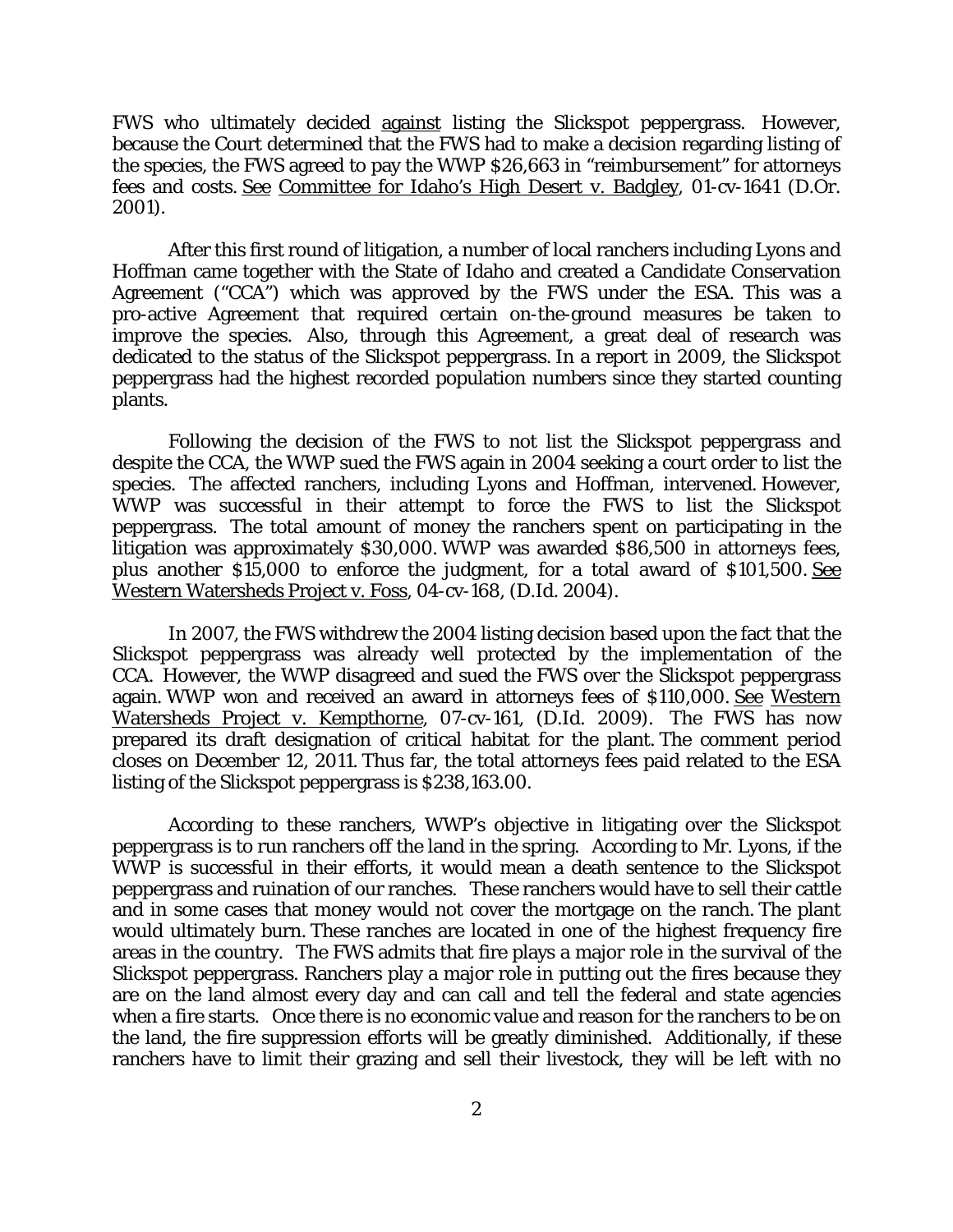choice but to subdivide their private land. Housing subdivisions do not make good plant and animal species habitat.

Additionally according to the Natural Resources Conservation Service, "[n]o large ungulates, either domestic or wild use the [Slickspot peppergrass] plant (USDI, 2009). This species has no known agricultural, economic or other human uses at this time." St. John, L. and D.G. Ogle. Plant Guide for Slickspot peppergrass (*Lepidium papilliferum*). USDA Natural Resources Conservation Service, Plant Materials Center, Aberdeen, Id. The CCA, which the landowners signed to protect the plant is useless and the faith and hard work that the landowners put into management for the plant is down the drain. No one can show that this plant is any better protected by an ESA paper designation than it was by true on-the-ground management. Under this scenario, the ranchers have lost, the plant has lost and the public has lost.

The ESA is "the most comprehensive legislation for the preservation of endangered species ever enacted." See Tennessee Valley Authority v. Hill, 437 U.S. 153, 180 (1978). The goal of the Act is "to provide for the conservation, protection, restoration, and propagation of species of fish, wildlife, and plants facing extinction." Wyoming Farm Bureau Federation v. Babbitt, 199 F.3d 1224, 1231 (10th Cir. 2000), citing S. Rep. No. 93-307, at 1 (1973) and 16 U.S.C. § 1531(b). Under the ESA, a threatened species means any species which is likely to become an endangered species within the foreseeable future throughout all or a significant part of its range, see 16 U.S.C. § 1532 (20), and an endangered species means any species which is in danger of extinction throughout all or a significant portion of its range other than insects that constitute a pest whose protection would present an overwhelming and overriding risk to man. 16 U.S.C. § 1532(6).

Anyone can petition the FWS or the National Oceanic and Atmospheric Administration - Fisheries Division ("NOAA") to have a species listed as threatened or endangered. 16 U.S.C. § 1533. Listing decisions are to be based on the "best scientific and commercial data available." 16 U.S.C. § 1533(b)(1)(A). However, there is no requirement that the federal government actually count the species populations prior to listing. Additionally, although species that present an "overriding risk to man" are not to be listed, there are no economic considerations included as part of the listing of a threatened or endangered species.

Once a species is listed as threatened or endangered, prohibitions against "take" apply. 16 U.S.C. § 1540. "Take" means to harass, harm, pursue, hunt, shoot, wound, kill, capture, or collect, or attempt to engage in such conduct. 16 U.S.C. § 1532(19). "Harm" within the definition of "take" means an act which actually kills or injures wildlife. Such act may include significant habitat modification or degradation where it actually kills or injures wildlife by significantly impairing breeding, sheltering or feeding. 50 C.F.R. § 17.3. Harass in the definition of "take" means intentional or negligent act or omission which creates the likelihood of injury to wildlife by annoying it to such an extent as to significantly disrupt normal behavioral patterns which include, but are not limited to, breeding, feeding or sheltering. 50 C.F.R. § 17.3. "Take" may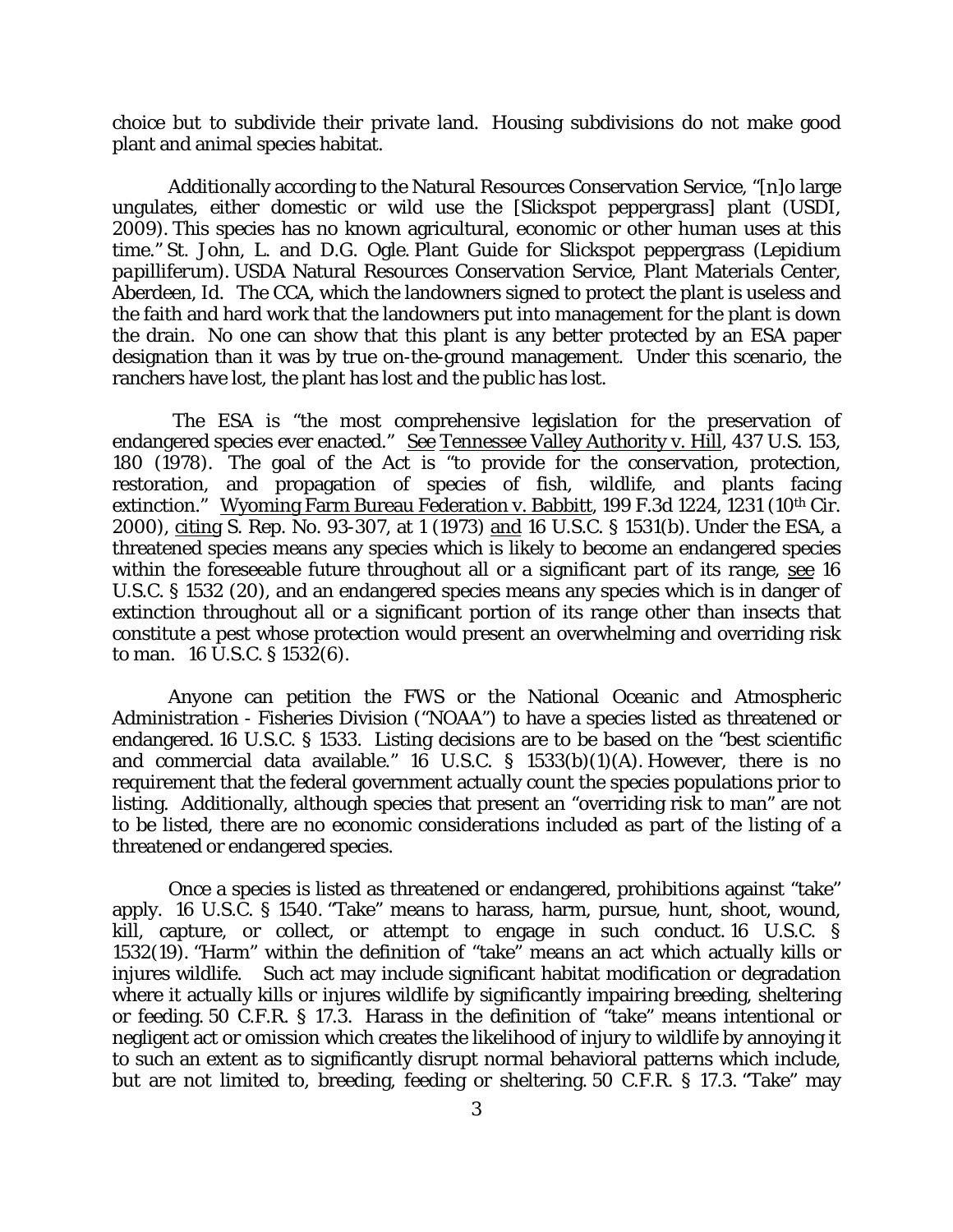include critical habitat modification, if such modification results in the death of a listed species. Babbitt v. Sweet Home Chapter of Communities for a Great Oregon, 515 U.S. 687 (1995). If convicted of "take," a person can be liable for civil penalties of \$10,000 per day and possible prison time. 16 U.S.C. § 1540(a), (b).

Once a species is listed as threatened or endangered, the FWS or NOAA must "to the maximum extent prudent and determinable," concurrently with making a listing determination, designate any habitat of such species to be critical habitat. Id. at § 1533(a)(3). By definition, critical habitat ("CH") are "specific areas" see 16 U.S.C. § 1532(5)(A) and must be "defined by specific limits using reference points and lines found on standard topographic maps of the area." 50 C.F.R. § 424.12(c); see also § 424.16 (CH must be delineated on a map). For "specific areas within the geographical area occupied by the [listed] species," the FWS may designate CH, provided such habitat includes  $\overline{1}$ ) "physical or biological features;" 2) which are "essential to the conservation of the species;" and 3) "which may require special management considerations or protection." 16 U.S.C. § 1532(5)(A)(I); 50 C.F.R. § 424.12(b).

CH must also be designated on the basis of the best scientific data available, 16 U.S.C. § 1533(b)(2), after the FWS considers all economic and other impacts of proposed CH designation. New Mexico Cattle Growers Assoc. v. United States Fish and Wildlife Service, 248 F.3d 1277 (10th Cir. 2001) (specifically rejecting the "baseline" approach to economic analyses). CH may not be designated when information sufficient to perform the required analysis of the impacts of the designation is lacking. 50 C.F.R. §  $424.12(a)(2)$ . The FWS may exclude any area from CH if it determines that the benefits of such exclusion outweigh the benefits, unless it determines that the failure to designate such area as CH will result in extinction of the species concerned. 16 U.S.C. §  $1533(b)(2)$ .

Once a species is listed, for actions with a federal nexus, ESA section 7 consultation applies. Section 7 of the ESA provides that "[e]ach Federal agency [must] in consultation with and with the assistance of the Secretary [of the Interior], insure that any action authorized, funded, or carried out by such agency . . . is not likely to jeopardize the continued existence of any endangered species or threatened species or result in the destruction or adverse modification of habitat of such species which is determined by the Secretary  $\dots$  to be critical  $\dots$ ." 16 U.S.C. § 1536(a)(2). The first step in the consultation process is to name the listed species and identify CH which may be found in the area affected by the proposed action. 50 C.F.R. § 402.12(c-d). If the FWS or NOAA determines that no species or CH exists, the consultation is complete, otherwise, the FWS must approve the species or habitat list. Id. Once the list is approved, the action agency must prepare a Biological Assessment or Biological Evaluation ("BA"). Id. The contents of the BA are at the discretion of the agency, but must evaluate the potential effects of the action on the listed species and critical habitat and determine whether there are likely to be adverse affects by the proposed action. Id. at § 402.12(a, f). In doing so, the action agency must use the best available scientific evidence. 50 C.F.R. § 402.14(d); 16 U.S.C. §1536(a)(2). Once complete, the action agency submits the BA to the FWS or NOAA. The FWS or NOAA uses the BA to determine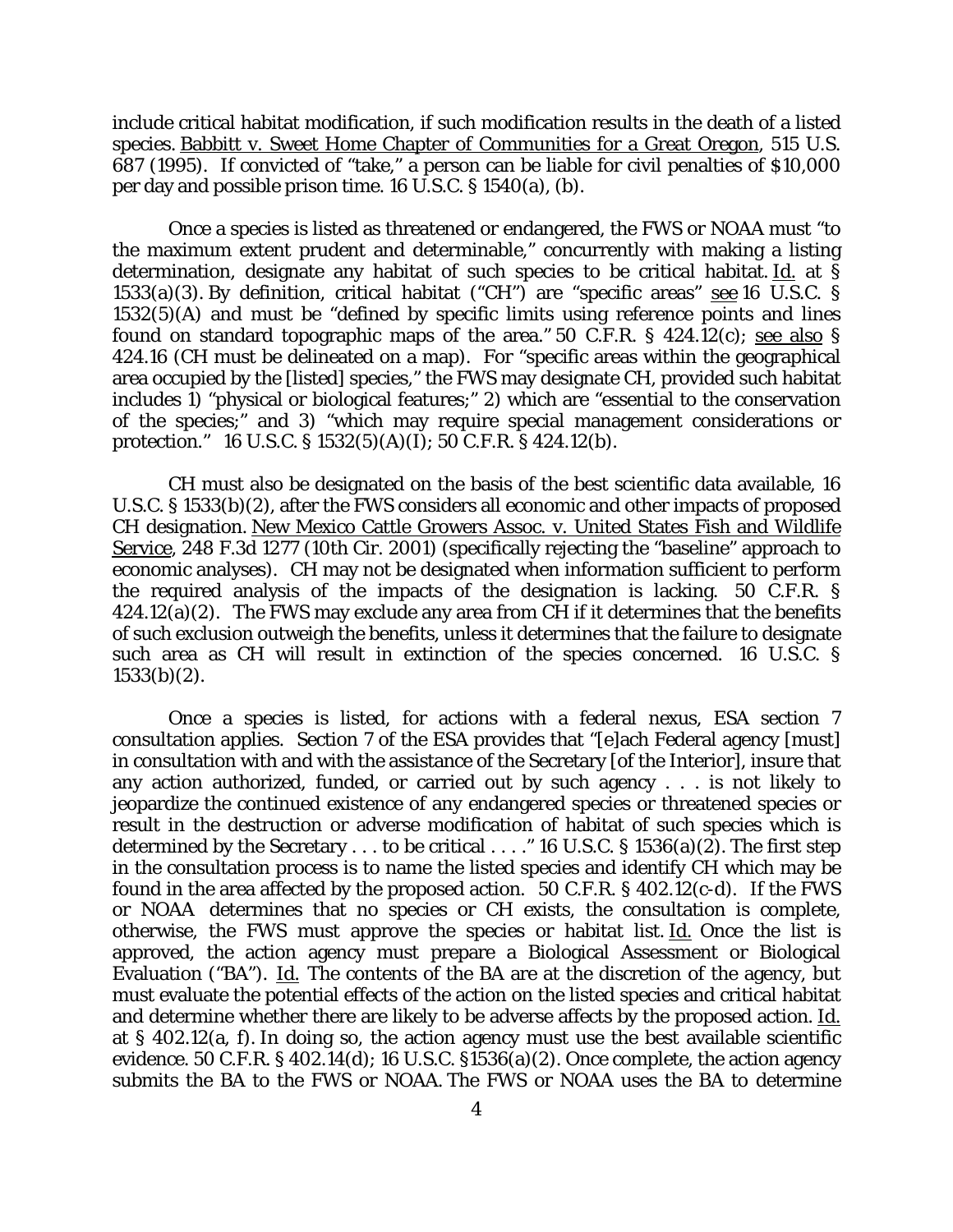whether "formal" consultation is necessary. 50 C.F.R. § 402.12(k). The action agency may also request formal consultation at the same time it submits the BA to the FWS. Id. at § 402.12(j-k). During formal consultation, the FWS will use the information included in the BA to review and evaluate the potential affects of the proposed action on the listed species or CH, and to report these findings in its biological opinion ("BO"). 50 C.F.R. § 402.14(g-f). Unless extended, the FWS or NOAA must conclude formal consultation within 90 days, and must issue the BO within 45 days. Id. at § 402.14(e); 16 U.S.C. §  $1536(b)(1)(A)$ .

If the BO concludes that the proposed action will jeopardize any listed species or adversely modify critical habitat, the FWS' BO will take the form of a "jeopardy opinion" and must include any reasonable and prudent alternatives which would avoid this consequence. 16 U.S.C. § 1536(b)(3)(A); 50 C.F.R. § 402.14(h). If the BO contains a jeopardy opinion with no reasonable and prudent alternatives, the action agency cannot lawfully proceed with the proposed action. 16 U.S.C. § 1536(a)(2). If the BO does not include a jeopardy opinion, or if jeopardy can be avoided by reasonable and prudent measures, then the BO must also include an incidental take statement ("ITS"). 16 U.S.C. § 1536(b)(4); 50 C.F.R.§ 402.14(I). The ITS describes the amount or extent of potential "take" of listed species which will occur from the proposed action, the reasonable and prudent measures which will help avoid this result, and the terms and conditions which the action agency must follow to be in compliance with the ESA. Id.; see Bennett v. Spear, 520 U.S. 154, 170 (1997).

Once a species is listed, ESA section 10 also applies on private land, even if there is no federal nexus. In order to avoid the penalties for "take" of a species, and still allow the use and development of private land, the ESA also authorizes the FWS to issue ITSs to private land owners upon the fulfillment of certain conditions, specifically the development and implementation of habitat conservation plans ("HCPs"). 16 U.S.C. § 1539. A HCP has to include (a) a description of the proposed action, (b) the impact to the species that will result from the proposed action, (c) the steps that the applicant will take to minimize any negative consequences to the listed species by the proposed action, (d) any alternatives the applicant considered to the proposed action and why those alternatives were rejected, and (e) any other measures that the FWS may deem necessary for the conservation plan. 16 U.S.C. § 1539(a)(2)(A). Once a HCP is presented, the FWS must make certain findings before it can issue an ITS. Those findings include (a) that the taking of the species is incidental to the proposed action, (b) that the proposed action implements a lawful activity, (c) that the applicant, to the maximum extent possible, will minimize and mitigate any negative impacts to the listed species, (d) that the HCP is adequately funded, (e) that the taking will not appreciably reduce the survival and recovery of the species, and (f) any other measures deemed necessary will be carried out. 16 U.S.C. § 1539(a)(2)(B). As a practical matter, mitigation means that the applicant will either fund programs supporting the listed species or will provide or set aside land.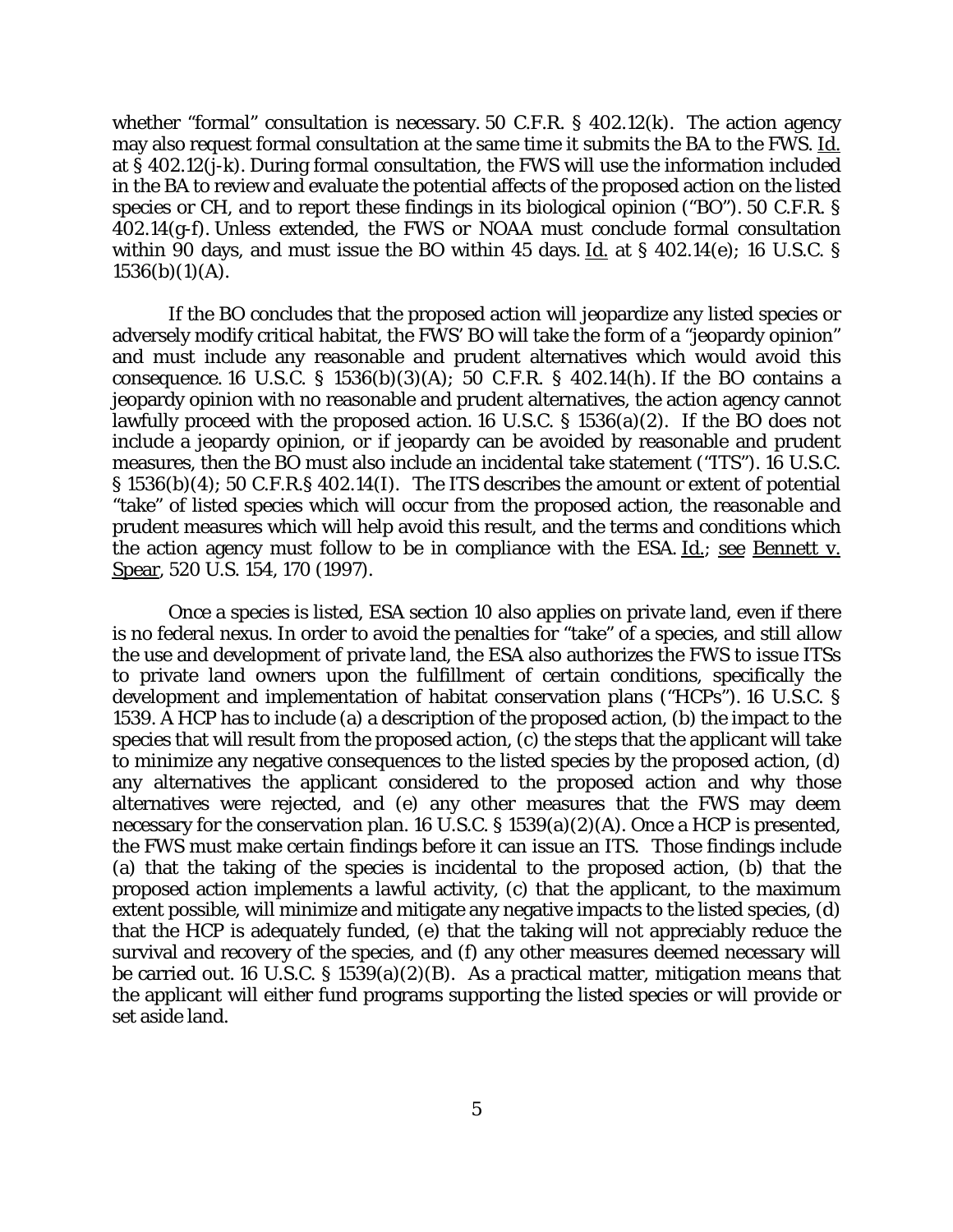Although the legal ESA requirements sound fairly benign, that is not how the ESA is being used and interpreted by either the Courts or the federal agencies and why oversight by the Congress is needed. Consider the following examples:

## A. Multi-District Litigation Settlement Agreement

On July 12, 2011, the Justice Department and the FWS announced "an historic agreement" which will require the American taxpayers to pay approximately \$206,098,920 to just process the paperwork deciding whether to include 1053 species under various categories under the ESA. See In Re Endangered Species Act Section 4 Deadline Litigation, 10-mc-377 (D.D.C. 2010). These two settlement agreements are the culmination of what is known as the ESA multi-district litigation. This case was formed in 2010 by combining 13 federal court cases filed by either the WildEarth Guardians ("WEG") or the Center for Biological Diversity ("CBD") regarding 113 species. On May 10, 2011, the FWS announced its settlement agreement with the WEG with the promise that the agreement would help the FWS "prioritize its workload." That settlement agreement was opposed by the CBD who wanted other species added to the list. The Justice Department obliged the requests of the CBD and on July 12, 2011 filed the second settlement agreement. These agreements require the FWS to make 1201 decisions on proposed listing, listing and critical habitat designations for 1053 species. See Exhibits 1, 2.

Since part of this Oversight Hearing is to discuss the costs of litigation related to the ESA, this settlement agreement provides a good case study. According to a November 10, 2010 FWS *Federal Register* Notice, the median cost for the federal government to prepare and publish an ESA 90-day finding is \$39,276; for a 12-month finding, \$100,690; for a proposed listing rule with a critical habitat designation, \$345,000; and for a final species listing rule with a critical habitat designation, the median cost is \$305,000. See 75 Fed. Reg. 69,222, 69,230 (Nov. 10, 2010). The Multi-district ESA settlement agreements discuss which ESA actions have to be taken for which species, so by simply multiplying the number of species with the median cost per individual action, the cost to the American taxpayers for implementation of this settlement agreement is \$206,098,920. Those costs do not include any costs related to completing recovery plans, habitat conservation agreements, incidental take statements, section 7 consultation requirements or any on-the-ground measures for protection of currently listed or proposed newly listed species. This \$200,000,000 cost is simply to complete paperwork related to species that the CBD and WEG believe should be considered by the FWS for ESA inclusion.

This \$206,098,920 figure also does not include the amount of money that the Justice Department has agreed it will pay in attorneys fee reimbursement to the CBD and WEG. The Justice Department and the environmental plaintiffs have petitioned the court for additional time to discuss settlement of the attorneys fees claim. The Court has granted the parties request and according to the court docket sheet, the CBD/WEG are to file their attorneys fee petition or a settlement agreement by December 8, 2011. With regard to payment of attorneys fees, the Justice Department has already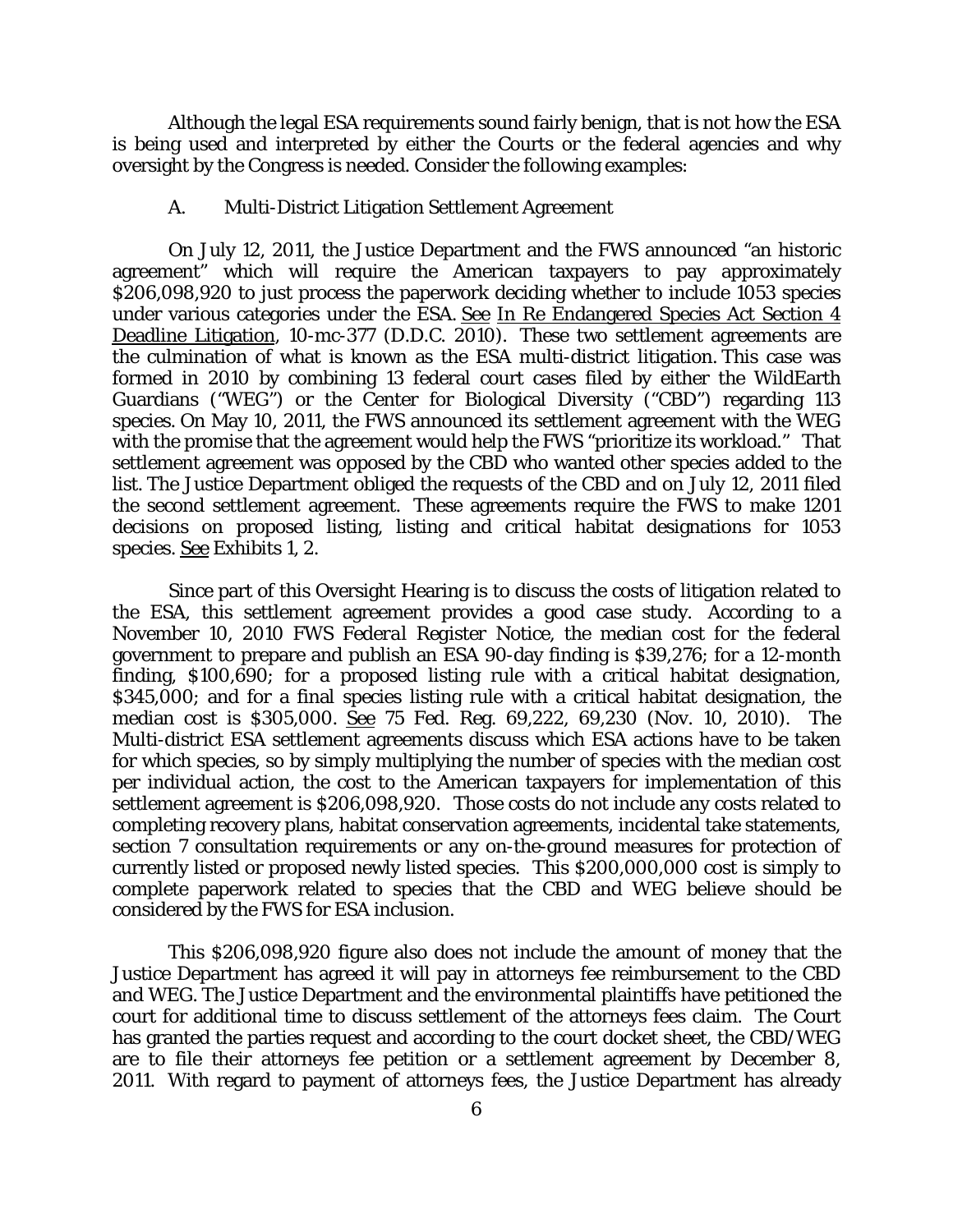agreed that the CBD and WEG are "prevailing parties;" so the only remaining question is how much money will be paid to these groups.

There is also a question of how the number of species in the settlement agreement grew exponentially from the number of species in the original litigation. According to the combined complaints before the multi-district panel, the FWS was in alleged violation of the ESA by failing to timely respond to the CBD and WEG petitions for 113 species. However, the settlement agreements expanded the number of species to 1053. It is not clear how the environmental plaintiffs convinced the Justice Department to expand the workload of the FWS envisioned by the original Complaints. Relatedly as stated above, there are currently 1069 species on the list since the passage of the Act in 1979 (a period of 30 years) and these settlement agreements require consideration for 1053 more species in just four years. If the FWS and NOAA cannot complete all required recovery actions for the species already on the list, how can the agencies continue that work if the list is approximately double in size?

Additionally, although the FWS has claimed that these settlement agreements will help it prioritize its workload, although the settlement agreement limits the number of additional ESA listing petitions that can be filed by the CBD and WWP, those are the only two groups impacted by the agreements. Thus, other environmental groups such as National Wildlife Federation, Western Watersheds Project, Sierra Club, the Humane Society of the U.S. or other groups can continue to file listing petitions to which the FWS and NOAA have 90 days to respond. If the federal government violates this timeline with relation to a listing petition filed by any other group, more ESA litigation will occur. Species will be added to the list, but no equal action is taken to get species off the list. I do not believe that simply adding species to the list and tying up land for habitat is the goal of the ESA.

## B. Changes in Interpretation of Areas Designated as Critical Habitat

Additionally, the FWS appears to have expanded its determination of the area to be included in critical habitat designations. Under prior determinations, CH was interpreted as the area specifically occupied by the species. The ESA defines critical habitat as including "the specific areas within the geographical area occupied by the species, at the time it is listed . . . and . . . specific areas outside the geographical area occupied by the species at the time it is listed . . . upon a determination by the Secretary that such areas are essential for the conservation of the species." 16 U.S.C.  $1532(5)(a)(I)$ , (ii). The key issue for the FWS therefore is what areas are "occupied" by the species. Under past interpretations, the term "occupied" included only those areas that were actually inhabited by the species. Now, however, that definition seems to be expanding to also include areas that are used only intermittently by the listed species. The courts, such as the Ninth Circuit Court of Appeals, have held that they will defer to the FWS determination that CH can include areas used only intermittently by a species. See e.g. Arizona Cattle Growers Association v. Salazar, 606 F.3d 1160 (9th Cir. 2010). Recent CH designations have shown that the FWS expansion of the term "occupied" are more commonplace. See e.g. 75 Fed.Reg. 76086 (Dec. 7, 2010) (polar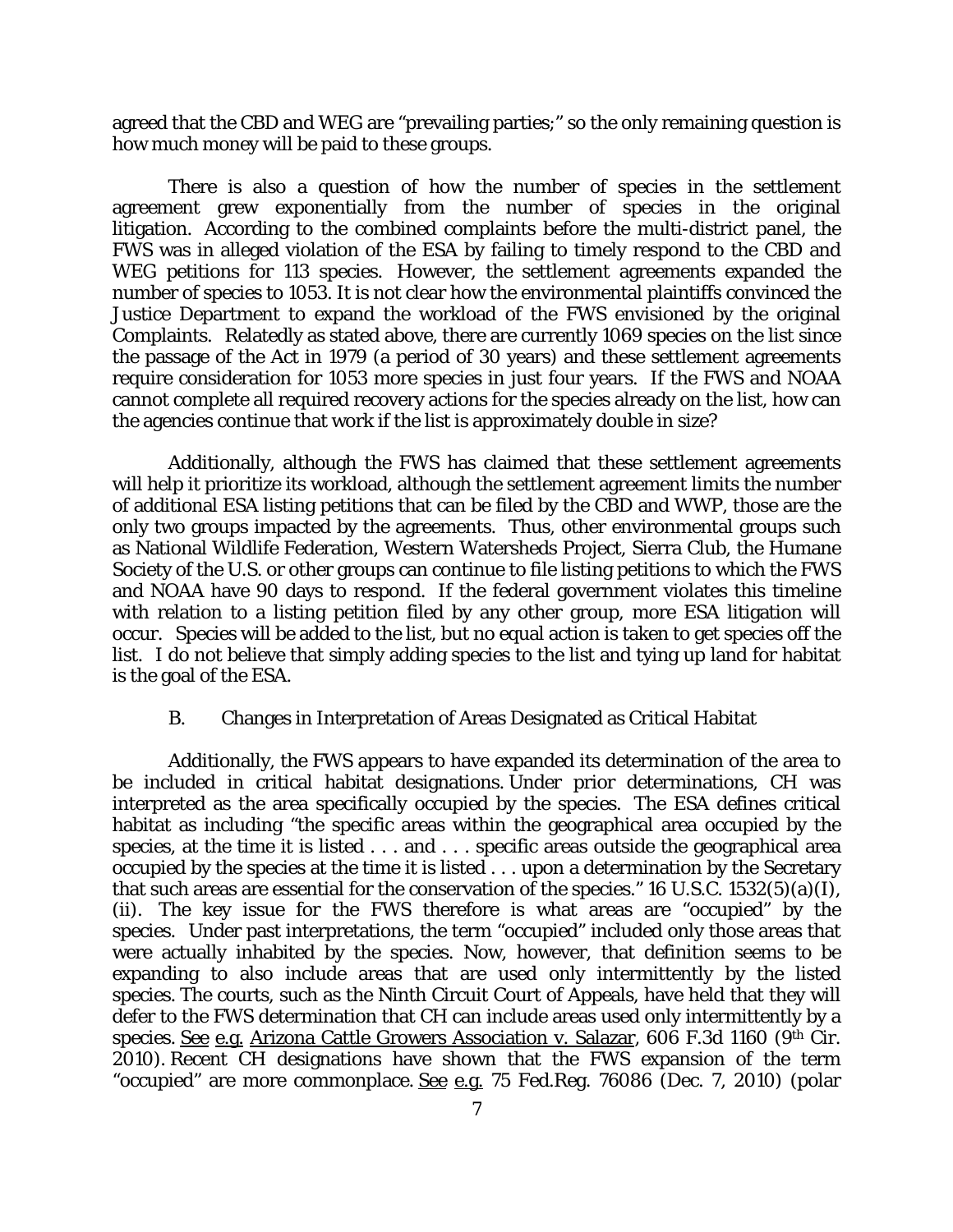bear CH designation); 76 Fed.Reg. 32026 (June 2, 2011) (Hawaiian monk seal CH designation); 75 Fed.Reg. 77962 (Dec. 14 2010) (Santa ana sucker CH designation).

C. Foreign Species Listings

Although the United States has no jurisdiction over land use in foreign countries, the ESA allows species in foreign nations to be listed as threatened or endangered. In fact, as of November 28, 2011, there were 590 foreign species listed on the United States threatened or endangered species list. [http://ecos.fws.gov/tess.public.](http://ecos.fws.gov/tess.public) Foreign countries who have species on the American list include but are not limited to China, Mongolia, Kyrgyzstan, Pakistan, Afghanistan, India, Palau, Canada and Mexico.

With regard to the reasons for listing, recent FWS releases include concerns about private land use in these foreign countries and climate change. For example, a December 28, 2010 FWS foreign species press release states:

All seven species face immediate and significant threats primarily from the threatened destruction and modification of their habitats from conversion of agricultural fields (e.g., soybeans, sugarcane, and corn), plantations (e.g., eucalyptus, pine, coffee, cocoa, rubber, and bananas), livestock pastures, centers of human habitation, and industrial developments (e.g., charcoal production, steel plants, and hydropower reservoirs).

Although there is limited information on the specific nature of potential impacts from climate change to the species included in this final rule, we [FWS] are concerned about projected climate change, particularly the effect of rising temperatures in combination with the potential loss of genetic diversity, and population isolation; and cumulative effects including El Niño events. Furthermore, we have determined that the inadequacy of existing regulatory mechanisms is a contributory risk factor that endangers each of these species' continued existence.

See Exhibit 3.

Additionally, once a foreign species is listed on the U.S. threatened or endangered species list, the ESA gives the American government the authority to buy "land or water or interests therein" in foreign countries. 16 U.S.C. § 1537.

D. Payment of Attorney Fees with No Transparency or Accountability

The final issue I would raise with the Committee is the accountability and transparency of the amount of attorneys fees paid out of the U.S. Treasury for ESA (and other cases). The waiver of sovereign immunity of the federal government allowing litigation against the FWS and NOAA for alleged violations of the failure to list species or designate critical habitat is authorized under section 9 of the ESA. 16 U.S.C. § 1540(g). Because the ESA contains its own "citizen suit" provision, any awarded